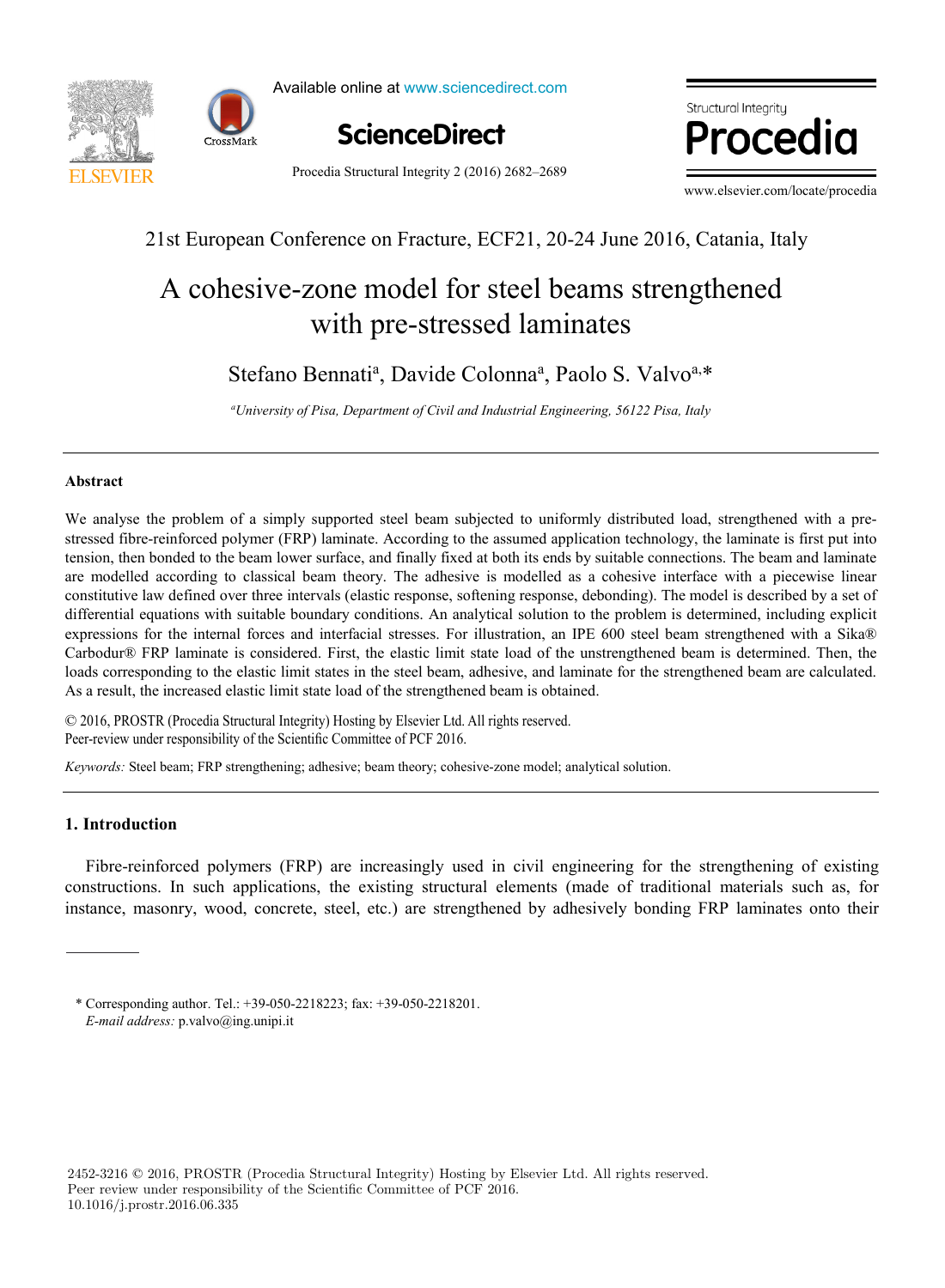external surfaces. The type of fibre, shape, thickness, etc. of the FRP laminate vary according to the type of element to be strengthened and the desired level of structural performance (Bank 2006). For the strengthening of steel structures, carbon fibre reinforced polymers (CFRP) are preferred because of their superior mechanical properties (Zhao and Zhang 2007, Gholami et al. 2013). Furthermore, CFRP laminates can be pre-stressed, which enables more effective use of the composite material, contribution of the strengthening in carrying out the dead load, closure of cracks in concrete (Aslam et al. 2015, Haghani et al. 2015), and increased fatigue life in steel (Ghafoori et al. 2015).

The existing structure and FRP laminate behave as a composite structure with a key role played by the adhesive layer, which transfers the stresses between the bonded elements. As a matter of fact, debonding of the FRP laminate due to high interfacial stresses is a relevant failure mode for this type of interventions. Therefore, a wide number of theoretical and experimental studies have been conducted to achieve reliable and accurate evaluation of such interfacial stresses. Smith and Teng (2001) presented a review of the theoretical models for predicting the interfacial stresses and also developed a solution for strengthened beams in bending. Al-Emrani and Kliger (2006) determined the interfacial shear stresses in beams strengthened with pre-stressed laminates subjected to mid-span concentrated loads. Benachour et al. (2008) extended the previous solutions to distributed loads and multidirectional laminates used as strengthening. All the aforementioned models consider the adhesive layer as an elastic interface to obtain simple closed-form solutions. A more realistic modelling of the adhesive, however, requires the introduction of a non-linear (or piecewise linear) cohesive law for the interfacial stresses (De Lorenzis and Zavarise 2009).

Bennati et al. (2012) used a cohesive-zone model to determine the overall non-linear response of an FRPstrengthened beam in pure bending. In this paper, such model is extended to account for the pre-stressing of the laminate. The beam is considered simply supported and subjected to uniformly distributed load. According to the assumed application technology, the laminate is first put into tension, then bonded to the beam lower surface, and finally fixed at both its ends by suitable connections. The beam and laminate are modelled according to classical beam theory. The adhesive is modelled as a cohesive interface with a piecewise linear constitutive law defined over three intervals (elastic response, softening response, debonding). The model is described by a set of differential equations with suitable boundary conditions. An analytical solution to the problem is determined, including explicit expressions for the internal forces and interfacial stresses. For illustration, an IPE 600 steel beam strengthened with a Sika® Carbodur® FRP laminate is considered. First, the elastic limit state load of the unstrengthened beam is determined according to the Eurocodes (EC 2005). Then, the loads corresponding to the elastic limit states in the steel beam, adhesive, and laminate for the strengthened beam are calculated in line with the Italian regulations on FRP strengthening (CNR 2014). As a result, the increased elastic limit state load of the strengthened beam is obtained.

Lastly, it should be noted that the current model does not take into account the plastic response of the steel beam, which is indeed relevant to the determine the bearing capacity of the system at the ultimate limit state (Linghoff et al. 2010, Linghoff and Al-Emrani 2010). Further studies towards this goal are in progress (Bennati et al. 2016).

## **2. Mechanical model**

Let us consider a steel beam *AB* of length 2*L*, simply supported at its ends and subjected to a uniformly distributed load per unit length, *p* (as better specified in the following, this load will be a combination of the beam self-weight,  $g_1$ , a permanent load due to non-structural elements,  $g_2$ , and an imposed load, *q*). The beam is strengthened by an FRP laminate of length 2*l* adhesively bonded to its bottom surface. As concerns the application technique, we assume that the laminate is first pre-stressed by a suitable axial force, *P*, then adhesively bonded to the beam, and finally fixed at both its end sections, *C* and *D*. We denote with  $a = L - l$  the distance of the anchor points from the end sections of the beam (Fig. 1).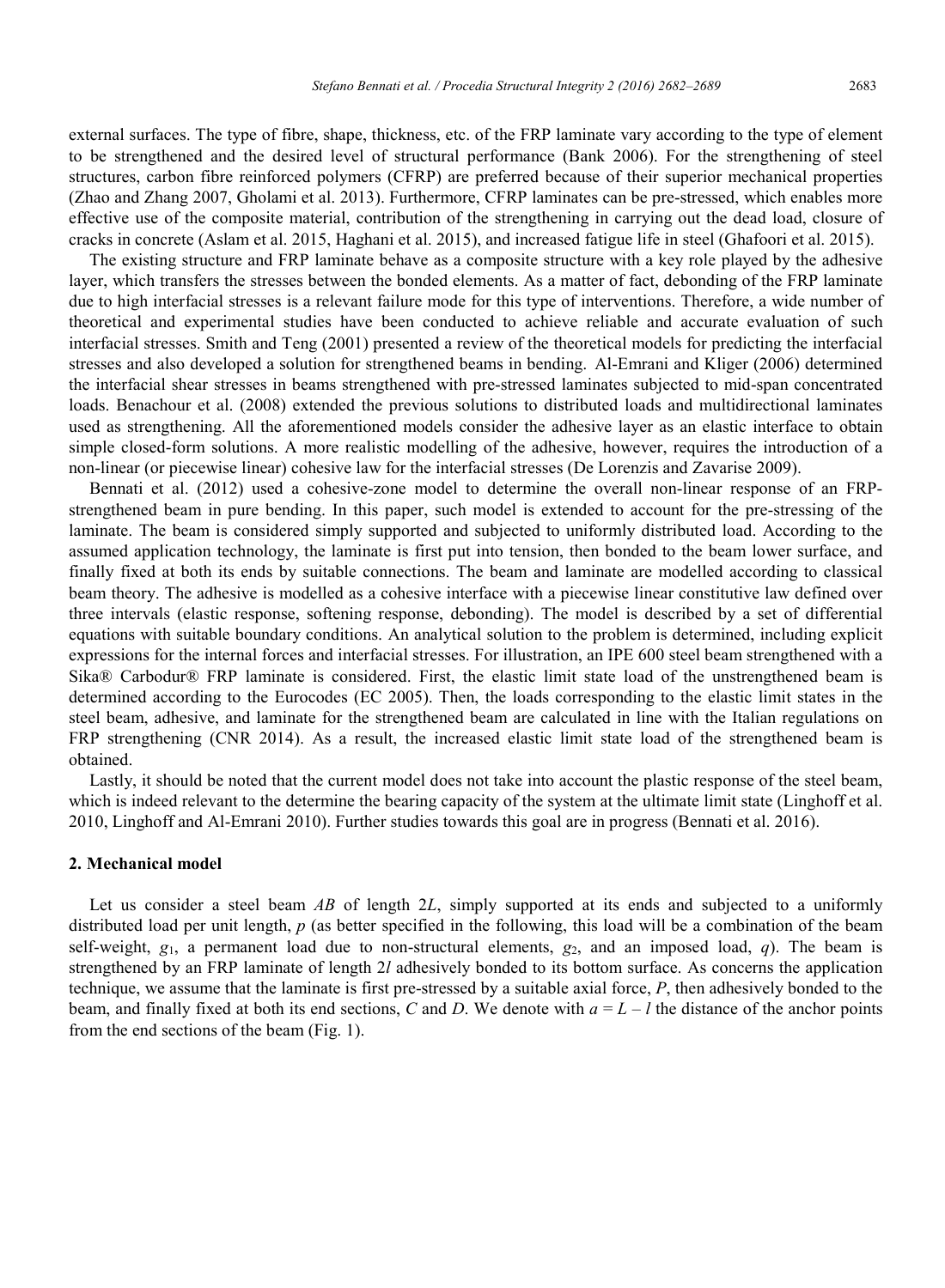

Fig. 1. FRP-strengthened steel beam subjected to uniformly distributed load.

We denote with  $b_b$  and  $h_b$  respectively the width and height of the beam cross section, with  $b_f$  and  $t_f$  respectively the width and thickness of the FRP laminate, and with *ta* the thickness of the adhesive layer (Fig. 2). Furthermore, we indicate with  $A_b$  and  $I_b$  the area and moment of inertia of the cross section of the beam, respectively, and with  $A_f = b_f t_f$  the area of the cross section of the laminate.



Fig. 2. Cross section of the strengthened beam.

Thanks to the symmetry of the problem, it is possible to limit the analysis to the left-hand half of the system, by introducing appropriate restraints on the axis of symmetry (Fig. 3). The generic cross section of the beam is identified by a curvilinear abscissa, *s*, measured from the anchor point of the laminate, *C*. Similarly, the generic cross section of the laminate is identified by a curvilinear abscissa, *s*\*, also measured from the anchor point, *C*. We denote with  $w_b(s)$  the axial displacements of points at the beam bottom surface and with  $w_f(s^*)$  the axial displacements of the laminate cross sections.



Fig. 3. Mechanical model of the strengthened beam.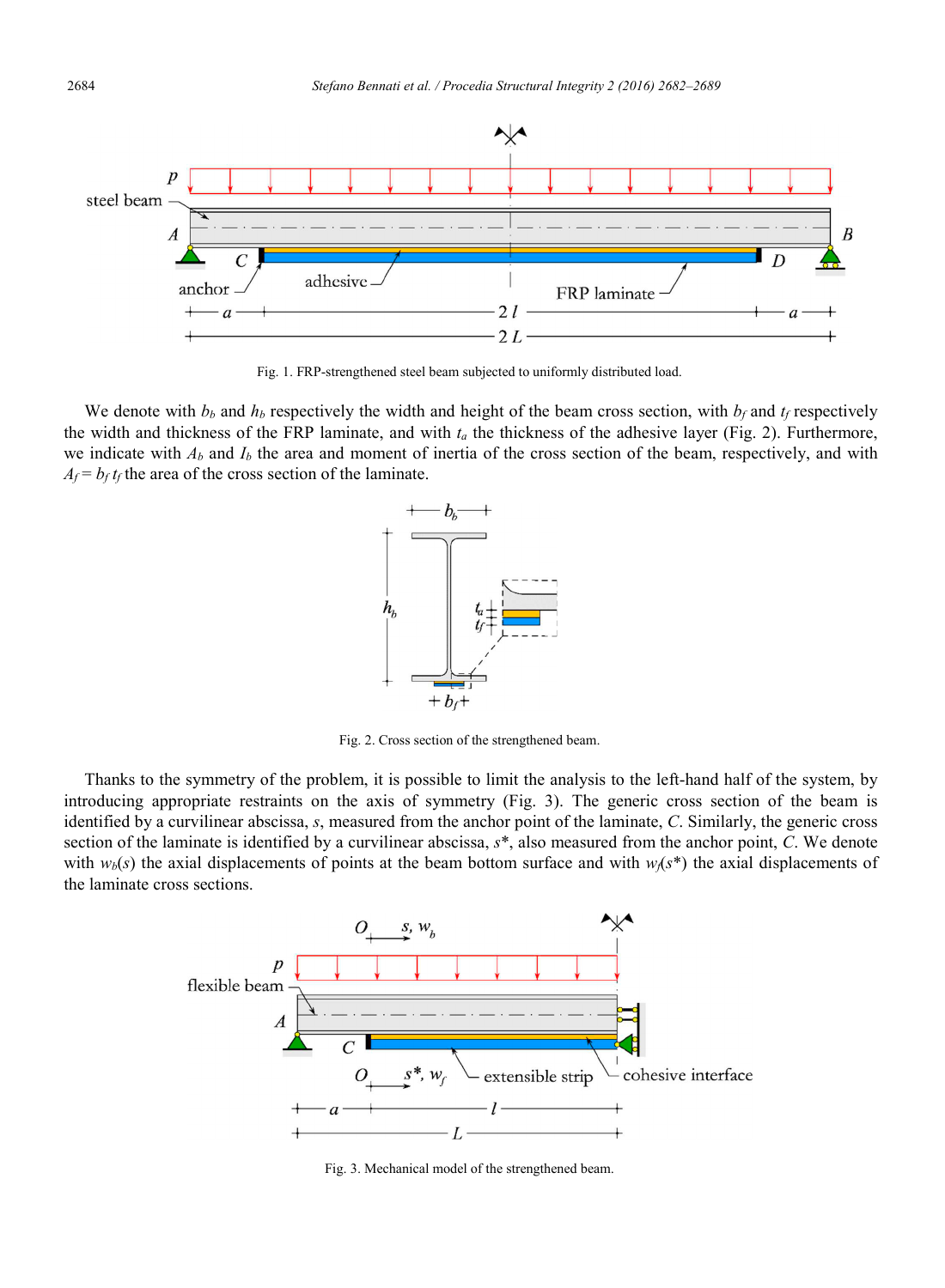In the proposed mechanical model, the steel beam is considered as a flexible beam and the FRP laminate as an extensible strip. An elastic-perfectly plastic behaviour is assumed for steel with Young's modulus *Es* and design yield stress *fyd*. The behaviour of FRP is assumed elastic-brittle with Young's modulus *Ef* and design tensile strength *ffd*. The adhesive layer is represented by a zero-thickness cohesive interface, which transfers shear stresses, τ, and no normal stresses. The interfacial stresses depend on the relative displacements,  $\Delta w = w_f - w_b$ , between the laminate and the bottom surface of the beam. The interface behaviour is considered linearly elastic for shear stresses up to a limit value,  $\pi$ ; then, a linear softening stage, corresponding to progressive damage, follows; lastly, debonding occurs. For ∆*w* ≥ 0, the cohesive interface law is given by the following piecewise linear relationship (Fig. 4):

$$
\tau(\Delta w) = \begin{cases} k \Delta w, & 0 \le \Delta w \le \Delta w_0 \text{ (elastic response)},\\ k_s(\Delta w_u - \Delta w), & \Delta w_0 < \Delta w \le \Delta w_u \text{ (softening response)},\\ 0, & \Delta w_u < \Delta w \text{ (debonding)}, \end{cases}
$$
(1)

where *k* and  $k_s$  are the elastic constants for the elastic and softening responses, respectively;  $\Delta w_0$  and  $\Delta w_u$  are the relative displacements at the elastic limit and start of debonding, respectively. The elastic constant for the elastic response can be taken as  $k = G_a / t_a$ , where  $G_a$  is the shear modulus of the adhesive.



Fig. 4. Cohesive law of the adhesive layer.

#### **3. Structural response**

To determine the structural response of the FRP-strengthened beam, it is necessary to distinguish between different stages of behaviour. In what follows, stage 0 refers to the unstrengthened beam, subjected to its self-weight and permanent loads. In stage 1, the laminate is pre-stressed and fixed to the beam. At this point, there is yet no composite action between the beam and laminate, which however are both stressed and deformed because of the dead load and pre-stressing. In the following stage 2, the beam and laminate behave as an elastic composite structure under the imposed loads. This stage ends when either the beam or the adhesive reaches its elastic limit. In stage 3, non-linear response emerges due to plasticity of the steel beam and/or softening of the adhesive layer. Failure of the system occurs when the weakest element (beam, adhesive, or laminate) reaches its ultimate strength.

#### *3.1. Stage 0 – Unstrengthened beam*

The unstrengthened beam is subjected to its self-weight, *g*1, and permanent load, *g*2, both assumed here as uniformly distributed. Such loads will cause both stress and deformation, however within the linearly elastic behaviour regime. At this stage, the axial force, shear force, and bending moment in the beam respectively are

$$
N_{b,G}(s) = 0, \quad V_{b,G}(s) = (g_1 + g_2)(l - s), \quad M_{b,G}(s) = \frac{1}{2}(g_1 + g_2)(a + l)(2l + a - s), \tag{2}
$$

with  $-a \le s \le l$ . Note that when evaluating ultimate limit states, the loads in Eq. (2) should be suitably factored (EC 2005).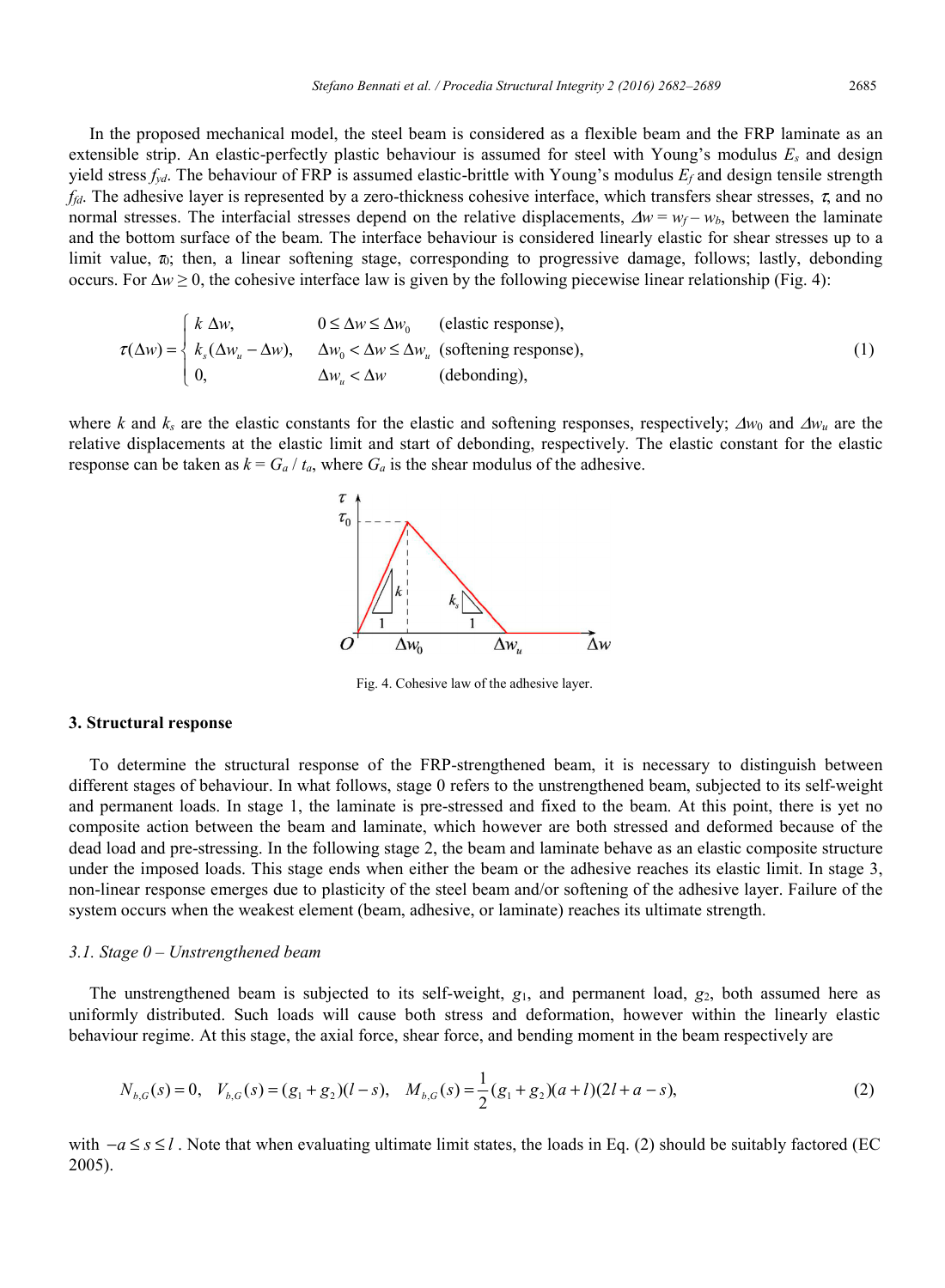In a real structure, cambering of the beam is often introduced to compensate for the deflection due to dead loads. For simplicity, here we do not consider this and assume the deformed configuration of the unstrengthened beam as the reference configuration for the strains and displacements calculated below (from stage 1 on).

## *3.2. Stage 1 – Pre-stressing and fixing of the laminate*

During the pre-stressing stage, the laminate is put into tension by an axial force, *P*, applied through the anchor points on the beam bottom surface. Simultaneously, the beam is compressed by the same axial force, which produces also bending because of the eccentricity of the load application point with respect to the beam centreline. The internal forces produced by pre-stressing in the reinforced part of the beam ( $0 \le s \le l$ ) are

$$
N_{b,P}(s) = -P, \quad V_{b,P}(s) = 0, \quad M_{b,P}(s) = -\frac{1}{2}Ph_b.
$$
\n(3)

The internal forces given by Eqs. (3) are to be added to those given by Eqs. (2) to obtain the total internal forces in the beam. All loads should be suitable factored when evaluating ultimate limit states.

Due to pre-stressing, points belonging to the beam bottom surface will move towards the mid-span cross section; conversely, points on the laminate will move towards the anchor point *C*. From the classic assumption of beam theory, that plane sections remain plane, and the constitutive laws for the beam and laminate, we determine the following (positive) displacement for a point *S* placed on the beam bottom surface at the abscissa *s*:

$$
w_{b,P}(s) = P\left(\frac{1}{E_s A_b} + \frac{h_b^2}{4E_s I_b}\right) (l - s);
$$
\n(4)

and the following (negative) displacement for a point *S*\* of the laminate at the abscissa *s*\*:

$$
w_{f,P}(s^*) = -\frac{P}{E_f A_f} (l - s^*).
$$
\n(5)

On curing of the adhesive, the beam and laminate behave as a composite structure. To determine the interfacial stresses through Eq. (1), the relative displacements at the interface must be evaluated with respect to the deformed configuration at the end of the pre-stressing stage. To this aim, we consider that points *S* and *S*\*, initially not aligned, be placed on the same cross section at the end of the pre-stressing operation (Fig. 5).



Fig. 5. Displacements of beam and laminate at the end of the pre-stressing stage.

Alignment of points *S* and *S*\* after pre-stressing requires that

$$
s + w_{b,P}(s) = s^* + w_{f,P}(s^*). \tag{6}
$$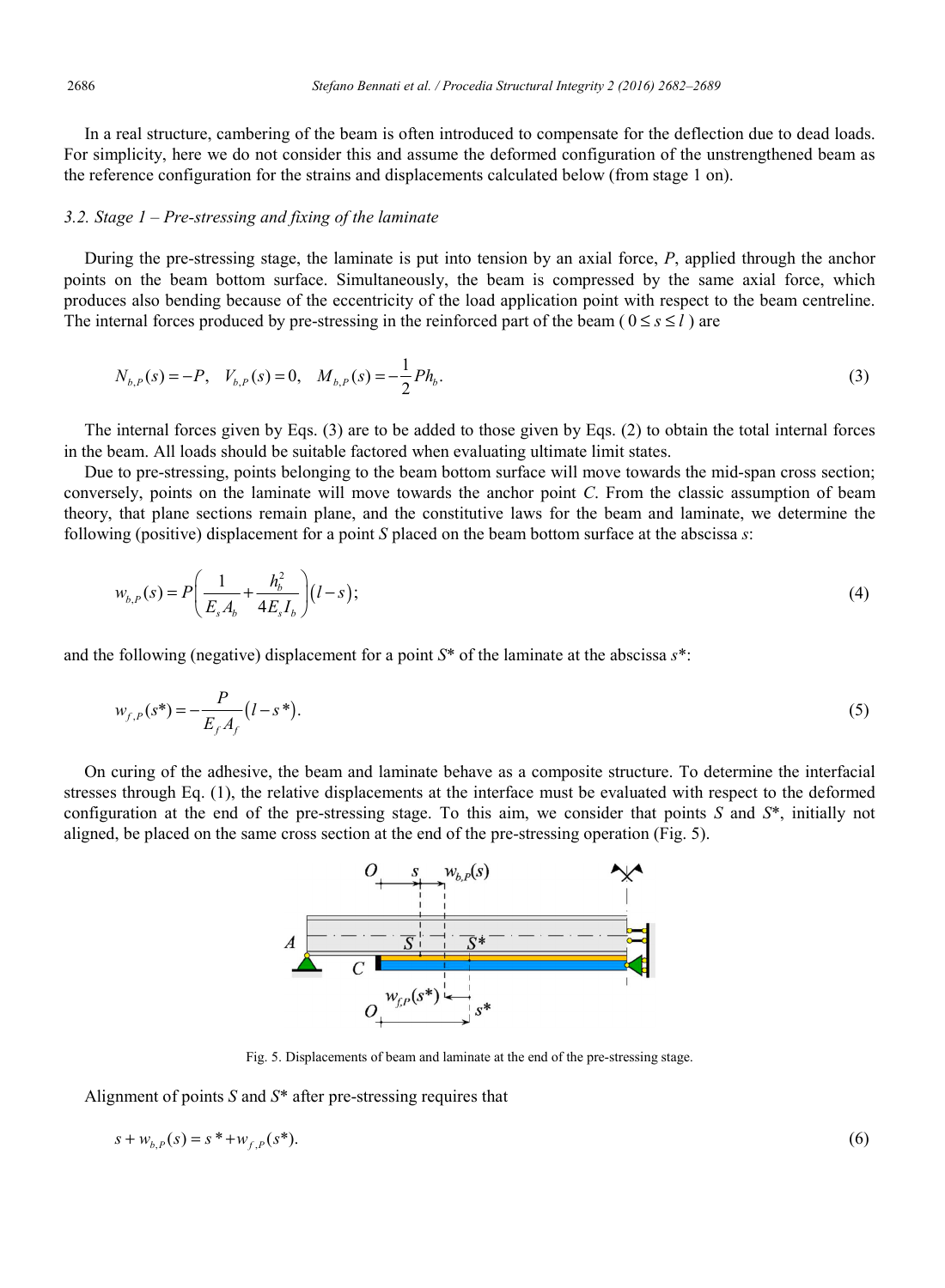By substituting Eqs. (4) and (5) into (6), we determine the relationship between *s* and *s*\*:

$$
s^*(s) = \frac{\left(\frac{h_b^2}{4E_s I_b} + \frac{1}{E_s A_b} + \frac{1}{E_f A_f}\right)l + \left(\frac{1}{P} - \frac{h_b^2}{4E_s I_b} - \frac{1}{E_s A_b}\right)s}{\frac{1}{P} + \frac{1}{E_f A_f}}.
$$
(7)

#### *3.3. Stage 2 – Application of imposed loads – Linear response*

When imposed loads are applied to the strengthened beam, the relative displacement at the interface (with respect to stage 1) turns out to be

$$
\Delta w(s) = w_{f,Q}(s^*) - w_{f,P}(s^*) - w_{b,Q}(s) + w_{b,P}(s),
$$
\n(8)

where  $w_{b,Q}(s)$  and  $w_{f,Q}(s^*)$  respectively are the axial displacements of the beam bottom surface and laminate produced by the imposed load, *q*. In Eq. (8), the abscissa  $s^*$  should be calculated through Eq. (7). For  $\Delta w \leq \Delta w_0$ , the interface behaves elastically, so that Eq. (1) yields the interface shear stress

$$
\tau(s) = k \Big[ w_{f,Q}(s^*) - w_{f,P}(s^*) - w_{b,Q}(s) + w_{b,P}(s) \Big].
$$
\n(9)

Figure 6 shows a free-body diagram of an elementary segment of the strengthened beam included between the cross sections at  $s$  and  $s + ds$ . From static equilibrium, the following equations are deduced:

$$
\frac{dN_{b,Q}(s)}{ds} = -b_f \tau(s), \quad \frac{dV_{b,Q}(s)}{ds} = -q, \quad \frac{dM_{b,Q}(s)}{ds} = V_{b,Q}(s) - \frac{1}{2} b_f h_b \tau(s), \quad \text{and} \quad N_{f,Q} = -N_{b,Q},
$$
\n(10)

where  $N_{b,Q}$ ,  $V_{b,Q}$ , and  $M_{b,Q}$  respectively are the axial force, shear force, and bending moment in the beam;  $N_{f,Q}$  is the axial force in the laminate due to the imposed load.



Fig. 6. Free-body diagram of an elementary beam segment.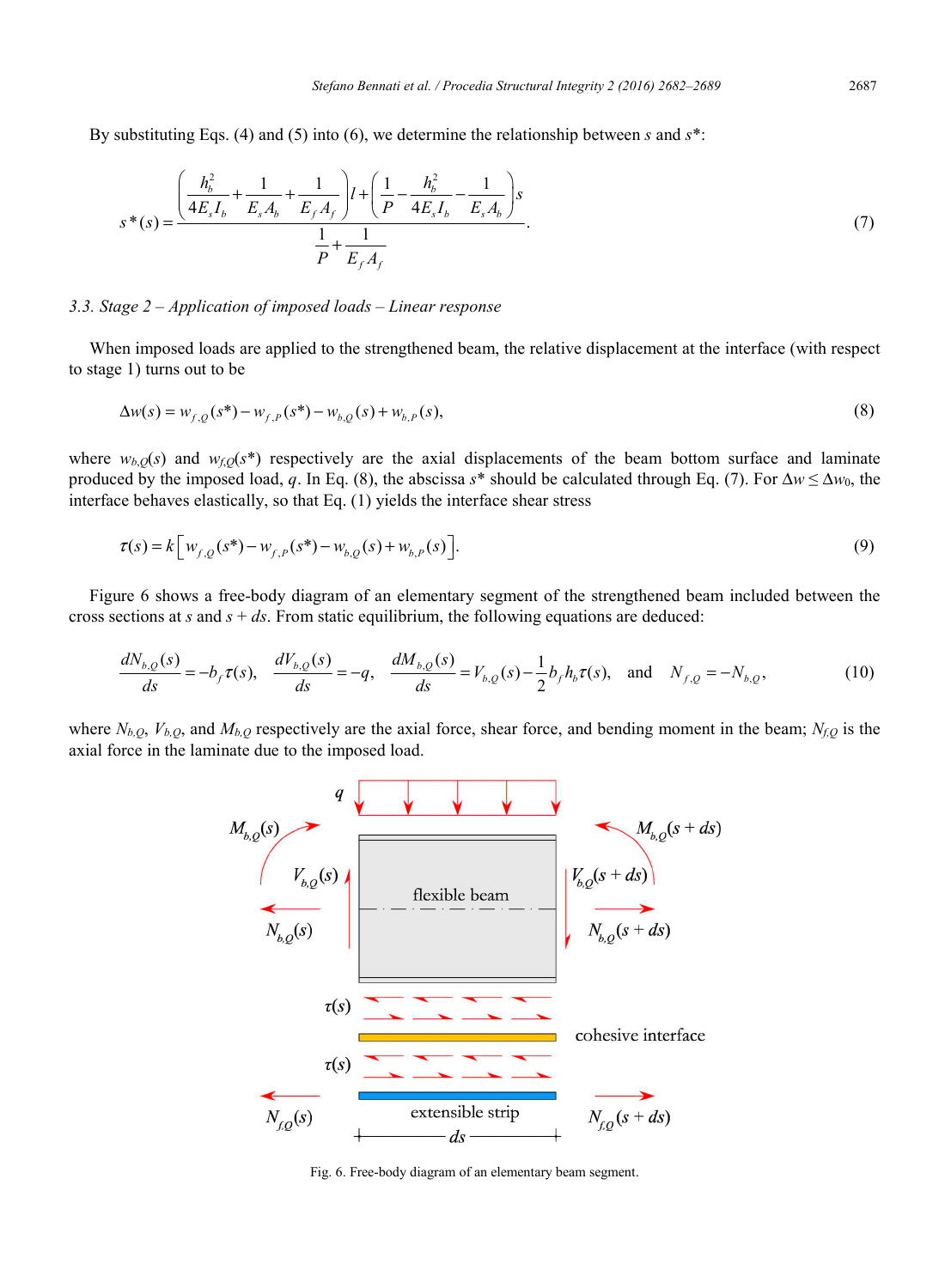By solving the differential problem defined by Eqs. (9) and  $(10)$  – as explained in detail in Bennati et al. (2016) – the following final expressions are obtained for the interfacial shear stress,

$$
\tau(s) \approx \xi q(l-s) - \xi q l \exp(-\lambda s),\tag{11}
$$

and internal forces in the beam,

$$
N_{b,Q}(s) = \xi q b_f \left\{ s \left( \frac{1}{2} s - l \right) + \frac{l}{\lambda} [1 - \exp(-\lambda s)] \right\},
$$
  
\n
$$
V_{b,Q}(s) = q(l - s),
$$
  
\n
$$
M_{b,Q}(s) = \frac{1}{2} q(a + s)(2l + a - s) + \frac{h_b}{2} \xi q b_f \left\{ s \left( \frac{1}{2} s - l \right) + \frac{l}{\lambda} [1 - \exp(-\lambda s)] \right\}.
$$
\n(12)

where

$$
\lambda = \sqrt{kb_f \left(\frac{1}{E_s A_b} + \frac{h_b^2}{4E_s I_b} + \frac{1}{E_f A_f}\right)} \quad \text{and} \quad \xi = \frac{k}{\lambda^2} \frac{h_b}{2E_s I_b}.
$$
 (13)

#### *3.4. Stage 3 – Non-linear response and failure of the strengthened beam*

Stage 3 corresponds to non-linear response due to plasticity of the steel beam or softening of the adhesive. This stage of behaviour cannot be described here because of length limits. See Bennati et al. (2016) for further details.

#### **4. Illustrative example**

As an illustration, we consider a S235 steel beam with IPE 600 cross section strengthened with a Sika® Carbodur® CFRP laminate. The material constants, factored according to the Eurocodes (EC 2005) and Italian regulations on FRP strengthening (CNR 2014), and geometric properties used in the example are the following:

- steel:  $E_s = 210 \text{ GPa}, f_{yk} = 235 \text{ MPa}, \; \chi = 1.1, f_{yd} = f_{yk} / \chi = 213.64 \text{ MPa}, A_b = 15600 \text{ mm}^2, I_b = 920800000 \text{ mm}^4;$
- adhesive:  $G_a = 4.923 \text{ GPa}$ ,  $\tau_k = 15 \text{ MPa}$ ,  $\eta_a = 0.85$ ,  $\gamma_d = 1.2$ ,  $\tau_0 = \eta_a \tau_k / \gamma_d = 10.63 \text{ MPa}$ ,  $t_a = 1 \text{ mm}$ ;
- FRP laminate:  $E_f = 165 \text{ GPa}, f_{fk} = 2800 \text{ MPa}, \gamma_f = 1.1, f_{fd} = \eta_a f_{fk} / \gamma_f = 2163.63 \text{ MPa}, b_f = 120 \text{ mm}, t_f = 2.6 \text{ mm}.$ The span of the existing beam, 2*L*, and permanent load due to non-structural elements, *g*2, are fixed imposing that

$$
\begin{cases} \frac{1}{8}(\gamma_{G1}g_1 + \gamma_{G2}g_2)(2L)^2 \le 50\% f_{yd}W_b, \\ \frac{5}{384} \frac{g_1 + g_2}{E_s I_b}(2L)^4 \le \frac{1}{800}(2L), \end{cases}
$$
\n(14)

where  $W_b$  = 3069000 mm<sup>3</sup> is the elastic section modulus and the partial factors are  $\gamma_{G1}$  = 1.35 and  $\gamma_{G2}$  = 1.50 (EC 2005). By assuming the equal sign in inequalities  $(14)$ , the maximum theoretical values of 2L and  $g_2$  are first determined. Then, by rounding down such values to the nearest integer multiples of 500 mm and 0.50 kN/m, respectively, we obtain  $2L = 10500$  mm and  $g_2 = 14.50$  kN/m.

The imposed load corresponding to the elastic limit state in the unstrengthened beam,  $q_b^0$ , is determined from:

$$
\frac{1}{8} \left( \gamma_{G1} g_1 + \gamma_{G2} g_2 + \gamma_Q q_b^0 \right) \left( 2L \right)^2 = f_{yd} W_b, \tag{15}
$$